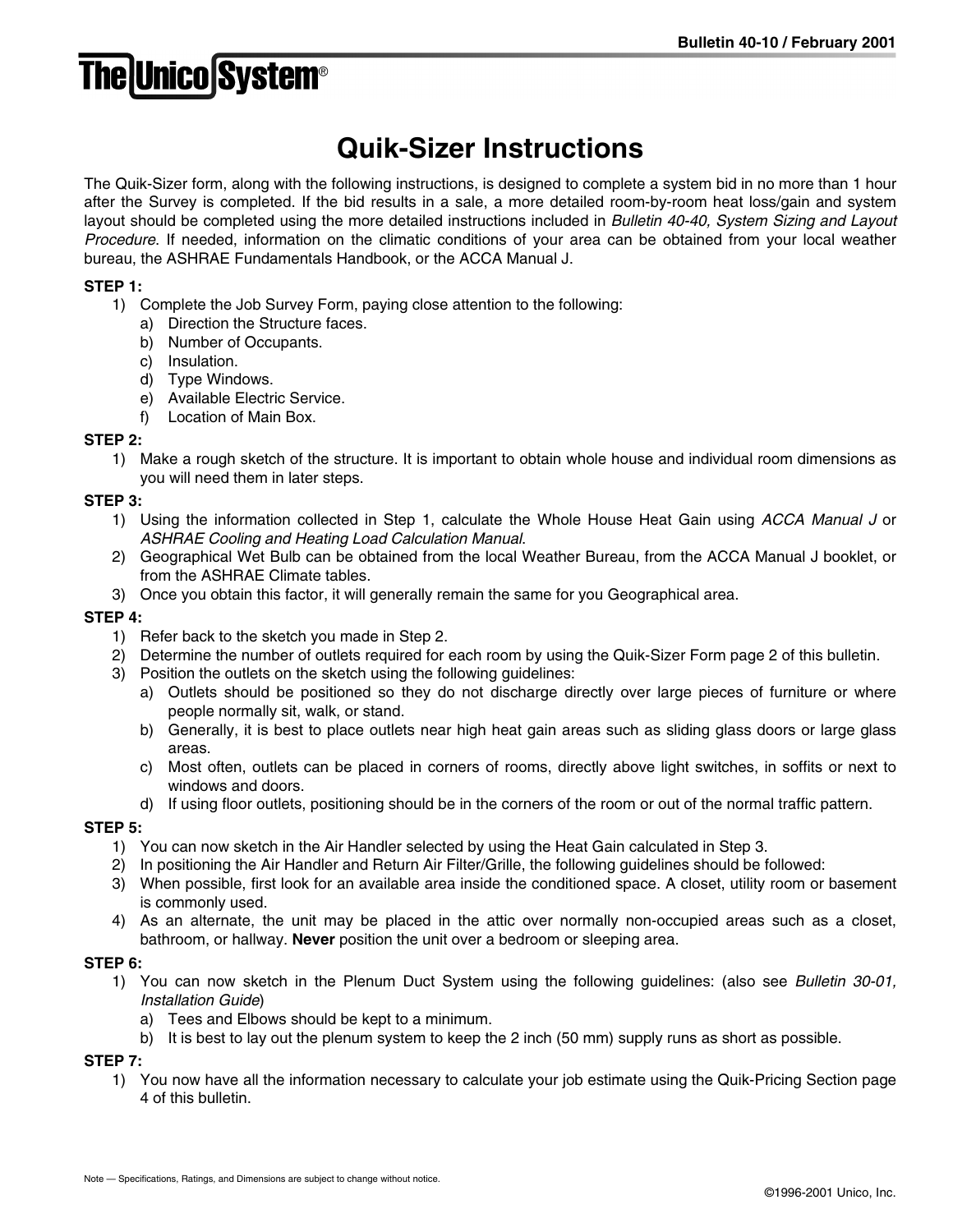# *UNICO SYSTEM*® **QUIK-SIZER®**

The following chart can be used in estimating the number of runs for a given room. *This is for estimating purposes only and should not be a substitute for an accurate room-by-room heat gain calculation and layout.* Considerations used for this estimate sheet are as follows:

- a) Designed for 95°F (35°C) outdoor air and 75°F (24°C) indoor air temperatures.
- b) 20% of exposed wall is considered window area.
- c) 6" (150 mm) insulation in attic; 3" (75 mm) insulation in walls.

#### **INSTRUCTIONS:**

- 1. Measure room size and length of exposed wall.
- 2. Figure corner rooms as west exposure.
- 3. Read across chart relative to direction for number of terminators required per room.
- 4. Do material take-off in length of tubing and number of runs.

### **Number of Terminators (Outlets)**

| ROOM SIZE w/8 ft (2440 mm) ceiling,    | <b>EXPOSED WALL</b>                                        |                         |                         |                |  |
|----------------------------------------|------------------------------------------------------------|-------------------------|-------------------------|----------------|--|
| ft $(mm)$                              | <b>NORTH</b><br><b>EAST</b><br><b>SOUTH</b><br><b>WEST</b> |                         |                         |                |  |
| $10 \times 10$<br>$(3050 \times 3050)$ | 1                                                          | $1\frac{1}{2}$          | $1\frac{1}{2}$          | $1\frac{1}{2}$ |  |
| $10 \times 12$<br>$(3050 \times 3660)$ | $1\frac{1}{2}$                                             | $1\frac{1}{2}$          | $1\frac{1}{2}$          | $\overline{c}$ |  |
| $10 \times 14$<br>$(3050 \times 4270)$ | 2                                                          | 2                       | $\overline{\mathbf{c}}$ | $\overline{c}$ |  |
| $10 \times 16$<br>$(3050 \times 4880)$ | 2                                                          | 2                       | $\overline{c}$          | $\overline{c}$ |  |
| $12 \times 10$<br>$(3660 \times 3050)$ | $1\frac{1}{2}$                                             | $1\frac{1}{2}$          | $1\frac{1}{2}$          | 2              |  |
| $12 \times 12$<br>$(3660 \times 3660)$ | 2                                                          | $\overline{2}$          | $\mathbf 2$             | $\overline{c}$ |  |
| $12 \times 14$<br>$(3660 \times 4270)$ | 2                                                          | 2                       | $\overline{c}$          | $\overline{c}$ |  |
| $12 \times 16$<br>$(3660 \times 4880)$ | 2                                                          | 2                       | $\overline{c}$          | $2\frac{1}{2}$ |  |
| $12 \times 18$<br>$(3660 \times 5490)$ | $2\frac{1}{2}$                                             | $2\frac{1}{2}$          | $2\frac{1}{2}$          | 3              |  |
| $12 \times 20$<br>$(3660 \times 6100)$ | $2\frac{1}{2}$                                             | $2\frac{1}{2}$          | $2\frac{1}{2}$          | 3              |  |
| (4270 x 3050)<br>$14 \times 10$        | 2                                                          | $\overline{2}$          | $\overline{c}$          | $\overline{c}$ |  |
| $14 \times 12$<br>$(4270 \times 3660)$ | 2                                                          | 2                       | $\overline{c}$          | $2\frac{1}{2}$ |  |
| $14 \times 14$<br>(4270 x 4270)        | 2                                                          | $2\frac{1}{2}$          | $2\frac{1}{2}$          | 3              |  |
| $14 \times 16$<br>$(4270 \times 4880)$ | $2\frac{1}{2}$                                             | 3                       | 3                       | 3              |  |
| $14 \times 18$<br>(4270 x 5490)        | $2\frac{1}{2}$                                             | 3                       | 3                       | 3              |  |
| $14 \times 20$<br>$(4270 \times 6100)$ | $2\frac{1}{2}$                                             | $3\frac{1}{2}$          | 3 <sub>2</sub>          | $3\frac{1}{2}$ |  |
| $14 \times 22$<br>(4270 x 6710)        | 3                                                          | $3\frac{1}{2}$          | $3\frac{1}{2}$          | $3\frac{1}{2}$ |  |
| $16 \times 12$<br>$(4880 \times 3660)$ | 2                                                          | $2\frac{1}{2}$          | $2\frac{1}{2}$          | 3              |  |
| $16 \times 14$<br>$(4880 \times 4270)$ | $2\frac{1}{2}$                                             | $2\frac{1}{2}$          | $2\frac{1}{2}$          | 3              |  |
| (4880 x 4880)<br>$16 \times 16$        | 3                                                          | 3                       | 3                       | 3              |  |
| $16 \times 18$<br>$(4880 \times 5490)$ | 3                                                          | 3                       | 3                       | 3 <sub>2</sub> |  |
| $16 \times 20$<br>(4880 x 6100)        | $3\frac{1}{2}$                                             | $3\frac{1}{2}$          | $3\frac{1}{2}$          | 4              |  |
| $16 \times 22$<br>(4880 x 6710)        | 4                                                          | 4                       | 4                       | 4              |  |
| $18 \times 12$<br>$(5490 \times 3660)$ | 3                                                          | 3                       | 3                       | 3              |  |
| $18 \times 14$<br>(5490 x 4270)        | 3                                                          | 3                       | 3                       | 3              |  |
| $18 \times 16$<br>$(5490 \times 4880)$ | 3                                                          | 3                       | 3                       | 3 <sub>2</sub> |  |
| $18 \times 18$<br>$(5490 \times 5490)$ | 3                                                          | $3\frac{1}{2}$          | $\overline{\mathbf{4}}$ | 4              |  |
| $18 \times 20$<br>$(5490 \times 6100)$ | $3\frac{1}{2}$                                             | 4                       | 4                       | 4              |  |
| $18 \times 22$<br>(5490 x 6710)        | $3\frac{1}{2}$                                             | 4                       | 4                       | 4              |  |
| $20 \times 12$<br>$(6100 \times 3660)$ | 3                                                          | 3                       | 3                       | 4              |  |
| $20 \times 14$<br>$(6100 \times 4270)$ | 3                                                          | 3                       | 3                       | 4              |  |
| $20 \times 16$<br>$(6100 \times 4880)$ | 3                                                          | 4                       | $\overline{4}$          | 4              |  |
| $20 \times 18$<br>$(6100 \times 5490)$ | 3½                                                         | 4                       | 4                       | 4              |  |
| $20 \times 20$<br>$(6100 \times 6100)$ | 4                                                          | 4                       | 4                       | 5              |  |
| $20 \times 22$<br>$(6100 \times 6710)$ | 4                                                          | $\overline{\mathbf{4}}$ | 4                       | 5              |  |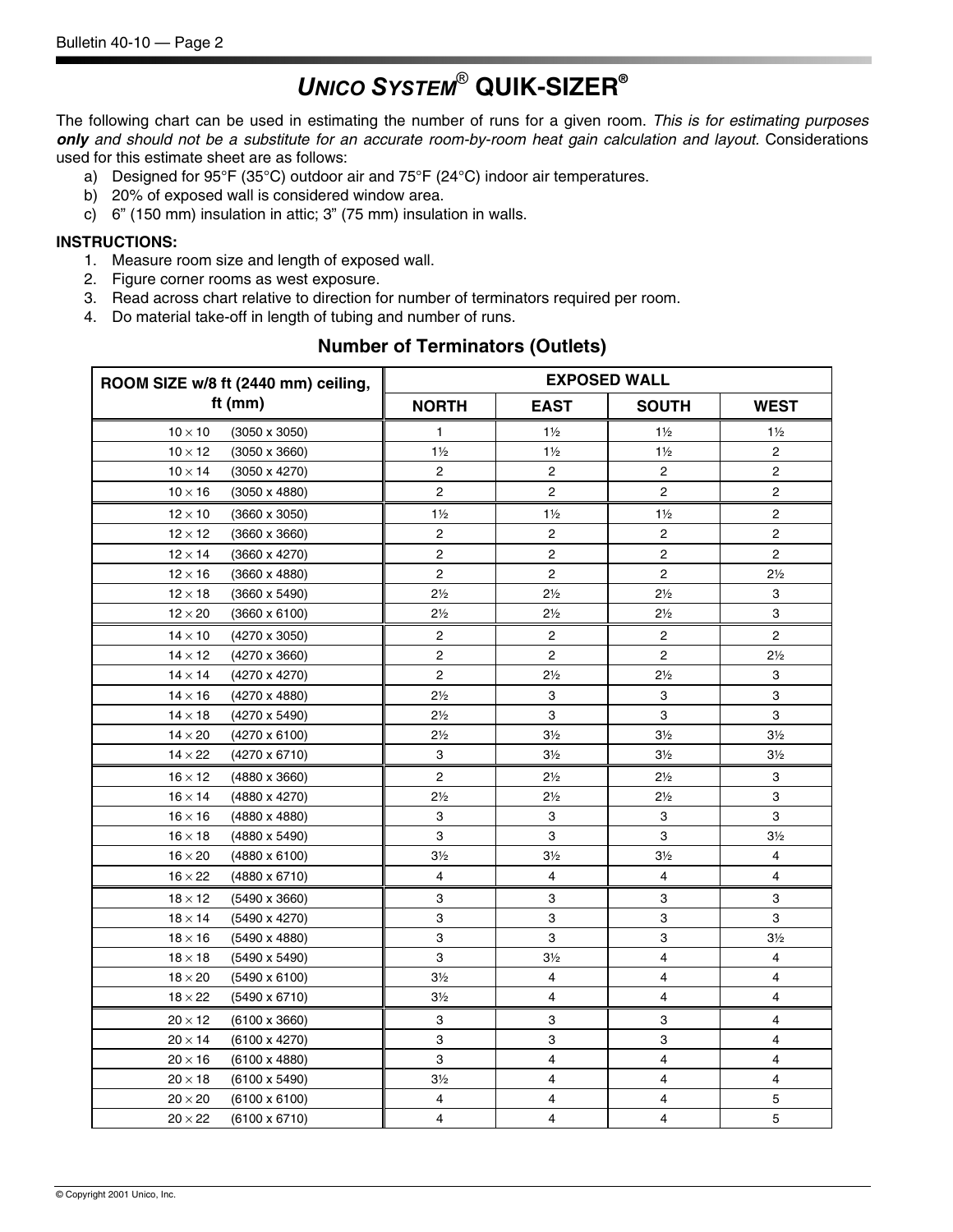# **Job Survey and Quik-Price Form**

### **SECTION ONE**

| <b>Customer Name Customer Name</b>                                                                                                                                                                                             |  |         |                                                                                         |
|--------------------------------------------------------------------------------------------------------------------------------------------------------------------------------------------------------------------------------|--|---------|-----------------------------------------------------------------------------------------|
| Address and the contract of the contract of the contract of the contract of the contract of the contract of the contract of the contract of the contract of the contract of the contract of the contract of the contract of th |  |         |                                                                                         |
|                                                                                                                                                                                                                                |  |         | Telephone example and the state of the Date Sold Contract Date Installed Date Installed |
| Design Conditions: circle unit of measure °F °C                                                                                                                                                                                |  |         |                                                                                         |
| Winter: Outdoors                                                                                                                                                                                                               |  | Indoors | Temp. Diff.                                                                             |
| Summer: Outdoors                                                                                                                                                                                                               |  | Indoors | Temp. Diff.                                                                             |
|                                                                                                                                                                                                                                |  |         |                                                                                         |

## **SECTION TWO — CONSTRUCTION DETAILS**

| <b>Building Syle:</b>             | () Single Story () Two Story                |                                                                                                 | $($ ) Other $\overline{ }$                                                                                                                                                                                                           |
|-----------------------------------|---------------------------------------------|-------------------------------------------------------------------------------------------------|--------------------------------------------------------------------------------------------------------------------------------------------------------------------------------------------------------------------------------------|
|                                   |                                             |                                                                                                 |                                                                                                                                                                                                                                      |
|                                   | Building Situated Over: () Basement () Slab |                                                                                                 | $( ) Other _______$                                                                                                                                                                                                                  |
| Attic: <b>Attic</b><br>( ) Vented | () Non-Vented                               |                                                                                                 | () Average Height _____________ ft (mm).                                                                                                                                                                                             |
| ( ) Pitched<br>Roof:              | $( )$ Flat                                  |                                                                                                 | $( )$ Other $\_$                                                                                                                                                                                                                     |
|                                   |                                             |                                                                                                 |                                                                                                                                                                                                                                      |
|                                   |                                             | Insulation: Walls _________ inches (mm) Ceiling ________ inches (mm) Floors _______ inches (mm) |                                                                                                                                                                                                                                      |
| Windows:<br>( ) Single Pane       |                                             |                                                                                                 |                                                                                                                                                                                                                                      |
|                                   |                                             | Ceiling Height: First Floor __________ ft. (mm) Second Floor __________ ft. (mm)                |                                                                                                                                                                                                                                      |
|                                   |                                             |                                                                                                 | Main Box Location: We have a state of the state of the state of the state of the state of the state of the state of the state of the state of the state of the state of the state of the state of the state of the state of th       |
|                                   |                                             |                                                                                                 |                                                                                                                                                                                                                                      |
|                                   |                                             |                                                                                                 |                                                                                                                                                                                                                                      |
|                                   |                                             |                                                                                                 |                                                                                                                                                                                                                                      |
|                                   |                                             |                                                                                                 |                                                                                                                                                                                                                                      |
|                                   |                                             |                                                                                                 | Central Humidifier (Model): <u>example and the set of the set of the set of the set of the set of the set of the set of the set of the set of the set of the set of the set of the set of the set of the set of the set of the s</u> |
|                                   |                                             |                                                                                                 | Remarks: <u>example and contract and contract and contract and contract and contract and contract and contract and contract and contract and contract and contract and contract and contract and contract and contract and contr</u> |
|                                   |                                             |                                                                                                 |                                                                                                                                                                                                                                      |
|                                   |                                             |                                                                                                 |                                                                                                                                                                                                                                      |
|                                   |                                             |                                                                                                 |                                                                                                                                                                                                                                      |